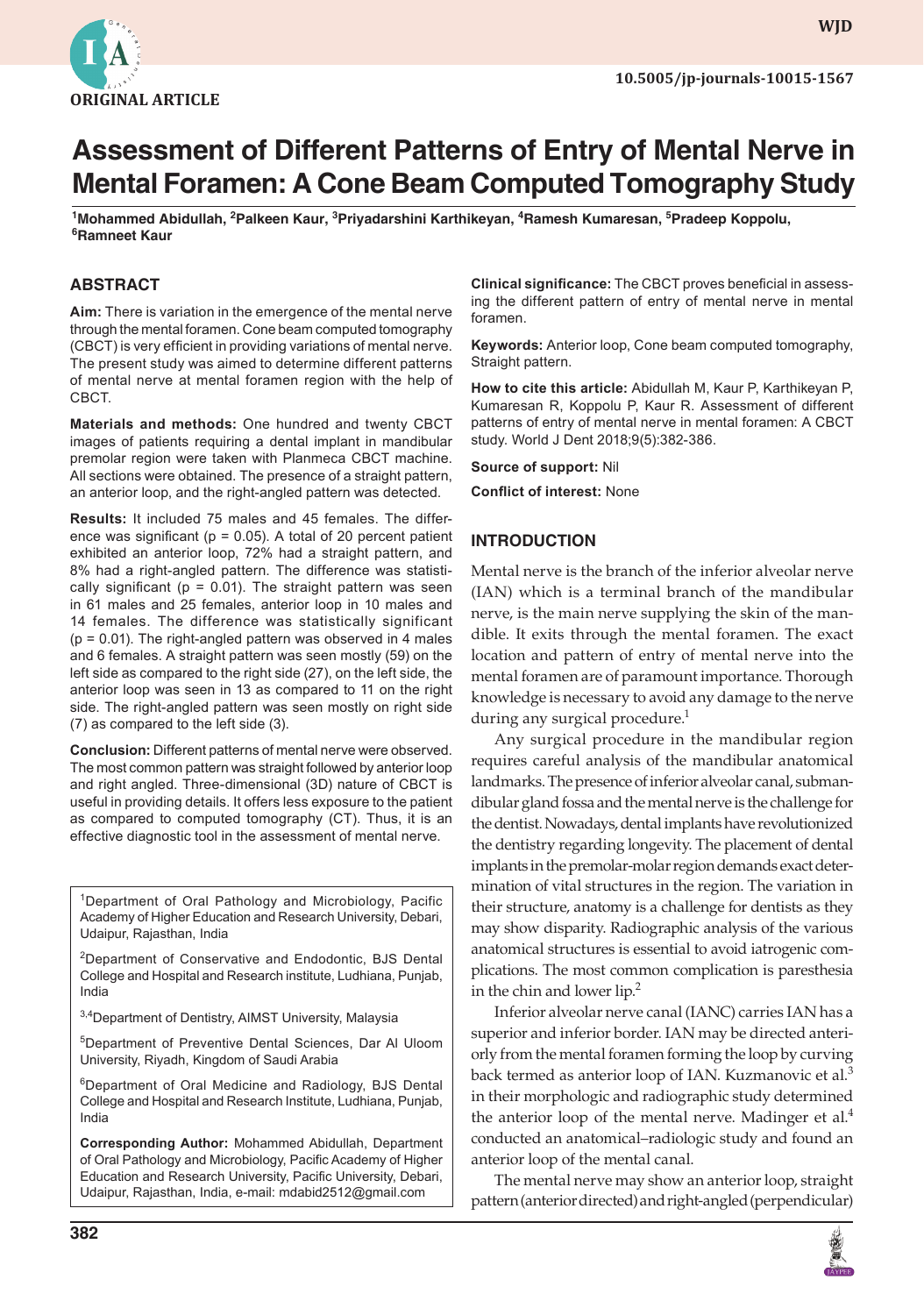pattern. Numerous morphometric studies have been performed to locate the mental nerve and its variation in pattern.5,6 There are limited radiographic studies determining the pattern of mental nerve. The CBCT is advancer radiographic tool providing 3D representations of the anatomical landmarks. It has been proved beneficial for the assessment of vital structures as all the planes (coronal, axial and sagittal) may be utilized for visualization. Considering the 3-D nature of CBCT, the present study was performed to determine various patterns of the mental nerve into the mental foramen with the help of CBCT.

#### **MATERIALS AND METHODS**

The present study was conducted on 120 CBCT images of the patients visited the Department of Oral Medicine and Radiology. All patients required a dental implant in the mandibular premolar region. Ethical clearance was obtained from the institutional ethical committee. Patients with an impacted tooth in the premolar region, history of trauma, history of surgery in the premolarmolar region were excluded from the study.



**Fig. 1:** Axial section showing left and right mental foramen **Fig. 2:** Sections showing anterior loop pattern

All CBCT images were obtained from planmeca CBCT machine under standardized parameters (85 kVp, 12 seconds, 10 mA) with a field of view  $8 \times 5$  cm. Sagittal, axial and coronal sections were obtained. Panoramic views were utilized for generation of sections. All sections were evaluated by a senior radiologist (Fig. 1). The presence of an anterior loop, straight pattern and right angle pattern was recorded on both the left and right side (Figs 2 to 4). Results were tabulated and subjected to statistical analysis. A p-value <0.05 was considered significant.

#### **RESULTS**

Out of 120 patients, males were 75 and females were 45. The difference was significant ( $p = 0.01$ ) (Table 1). The anterior loop was observed in 20% (24) patients, the straight pattern in 72% (86) patients and right-angled pattern in 8% (10) patients. The Chi-square test was applied, and the difference was statistical significant ( $p = 0.01$ ) (Table 2). The anterior loop was observed in 10 males and 14 females; the straight pattern was higher in males (61) as compared to females (25). The difference was statistically significant  $(p = 0.01)$ . The right-angled pattern was observed in





*World Journal of Dentistry, September-October 2018;9(5):382-386* **383**



**Fig. 3:** Section showing straight pattern **Fig. 4:** Section showing right angled pattern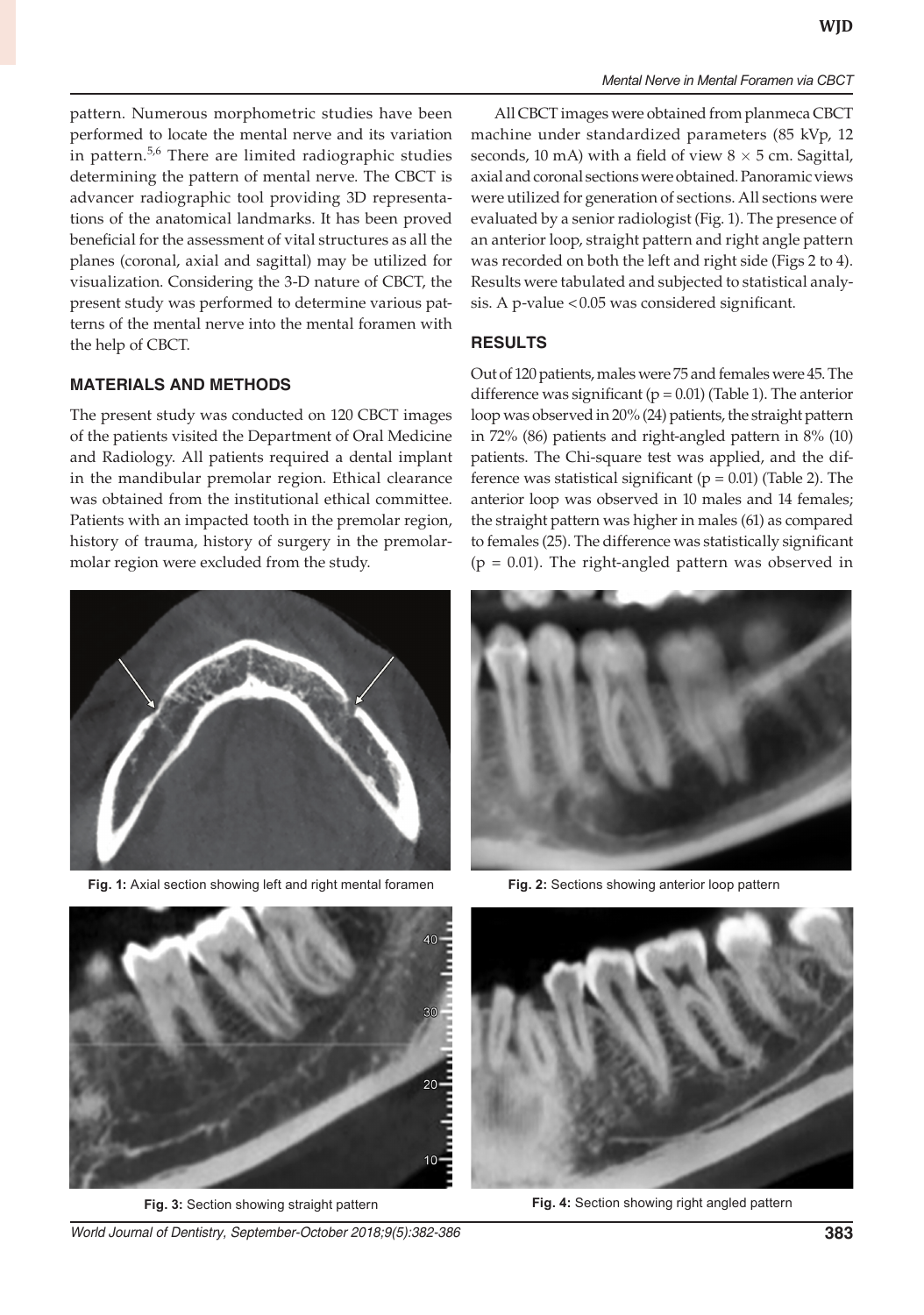|       | Total - 120 |         |
|-------|-------------|---------|
| Males | Females     | p-value |
| 75    | 45          | 0.05    |

**Table 1:** Distribution of patients

**Table 3:** Different patterns in both genders *Pattern Males Females p-value* Anterior loop 10 14 0.21 Straight pattern 61 25 0.01 Right angled pattern  $4$  6 0.3 Total <sup>75</sup> <sup>45</sup> –

4 males and 6 females which was statistical non- significant  $(p > 0.05)$  (Table 3). Graph 1 shows that on the left side anterior loop was observed in 13 patients, the straight pattern in 59 patients and right pattern in 3 patients while on the right side, the anterior loop was observed in 11 patients, the straight pattern in 27 patients and right pattern in 7 patients. There was a statistical difference in the distribution of a straight pattern, and right-angled pattern on both sides ( $p < 0.05$ ) whereas anterior loop patterns were non- significant ( $p > 0.05$ ).

#### **DISCUSSION**

The awareness of various anatomical landmarks is necessary for the success of any surgical procedures. The surgical extraction of teeth in case of impacted third molar, placement of the dental implant, flap surgery, apicectomy or orthodontic tooth movement, etc. requires precise knowledge of the landmarks and for the betterment of the patients. Various studies have demonstrated various patterns and course of the mental nerve. Kuzmanovic et al. $3$  in 2003 assessed the anterior loop of mental nerve by the radiologic and morphological study. Raghunandan et al.<sup>7</sup> in their panoramic study evaluated various patterns of mental nerve in mental foramen and also detected the presence of an anterior loop. The determination of various patterns of mental nerve with the help of CBCT was performed. Authors suggested that careful assessment of mental nerve is of paramount importance in dental implant planning. Failure to detect variation in mental nerve can lead to injury to nerve ultimately resulting in paresthesia of the region.

In this study, we observed anterior loop, straight pattern and perpendicular pattern of mental nerve. We found that 24 patients exhibited an anterior loop. The prevalence found to be 20%. Our results are in agreement with the results of Yosue and Brooks<sup>8</sup> who found the anterior loop in 21% of the population. However, Misch and Crawford<sup>9</sup> evaluated 324 panoramic radiographs and found the anterior loop in 12% of cases. Another study by Jacobs et al.<sup>10</sup> found the anterior loop in 11% of the study population. The most common straight pattern

**Table 2:** Different patterns of mental nerve

|           | Anterior loop Straight pattern | Right angled pattern p-value |      |
|-----------|--------------------------------|------------------------------|------|
| 24 (20%). | 86 (72%)                       | 10(8%)                       | 0.01 |
|           |                                |                              |      |



**Graph 1:** Frequency of occurrence on both sides

was seen (72%). Similar results were seen in the study by Raghunandan et al.<sup>7</sup> where the straight pattern was seen in 79% of the studied population. The right-angled pattern was seen in 8% of the population. Kajan and Salari<sup>11</sup> conducted a study on 84 Irani populations and found 36.9% occurrence of an anterior loop. We found that the anterior loop was seen more frequently in females as compared to males. However, Uchida et al.<sup>12</sup> in their study found that males have higher prevalence as compared to females. We observed that straight pattern was significantly higher than any other pattern. There was a significant difference in the occurrence of a straight pattern between males and females.

Another study by Kaya et al. $^{13}$  compared the panoramic radiographs with spiral computed tomography for the assessment of the anterior loop of the mental nerve. They observed CT revealed anterior loops in 34% of cases as compared to 28% seen in panoramic radiographs. They suggested that CT evaluation is a necessary step before any surgical planning and found CT better as compared to panoramic radiographs.

We also compared left and right side and found that found that straight pattern was significantly higher on the left side as compared to right side. Similarly, the right-angled pattern was significantly higher on the right side. This is in contrast to the study by Raghunandan et al.<sup>7</sup> who observed straight pattern more on the right side. Filo et al.<sup>14</sup> found a bilateral occurrence of an anterior loop on the mental nerve in most of the patients. They suggested CBCT as an important radiographic aid before placing a dental implant in the mandibular region especially around premolars. Hu et al.<sup>15</sup> found 61.5% of loop pattern, 23.1% of straight pattern and

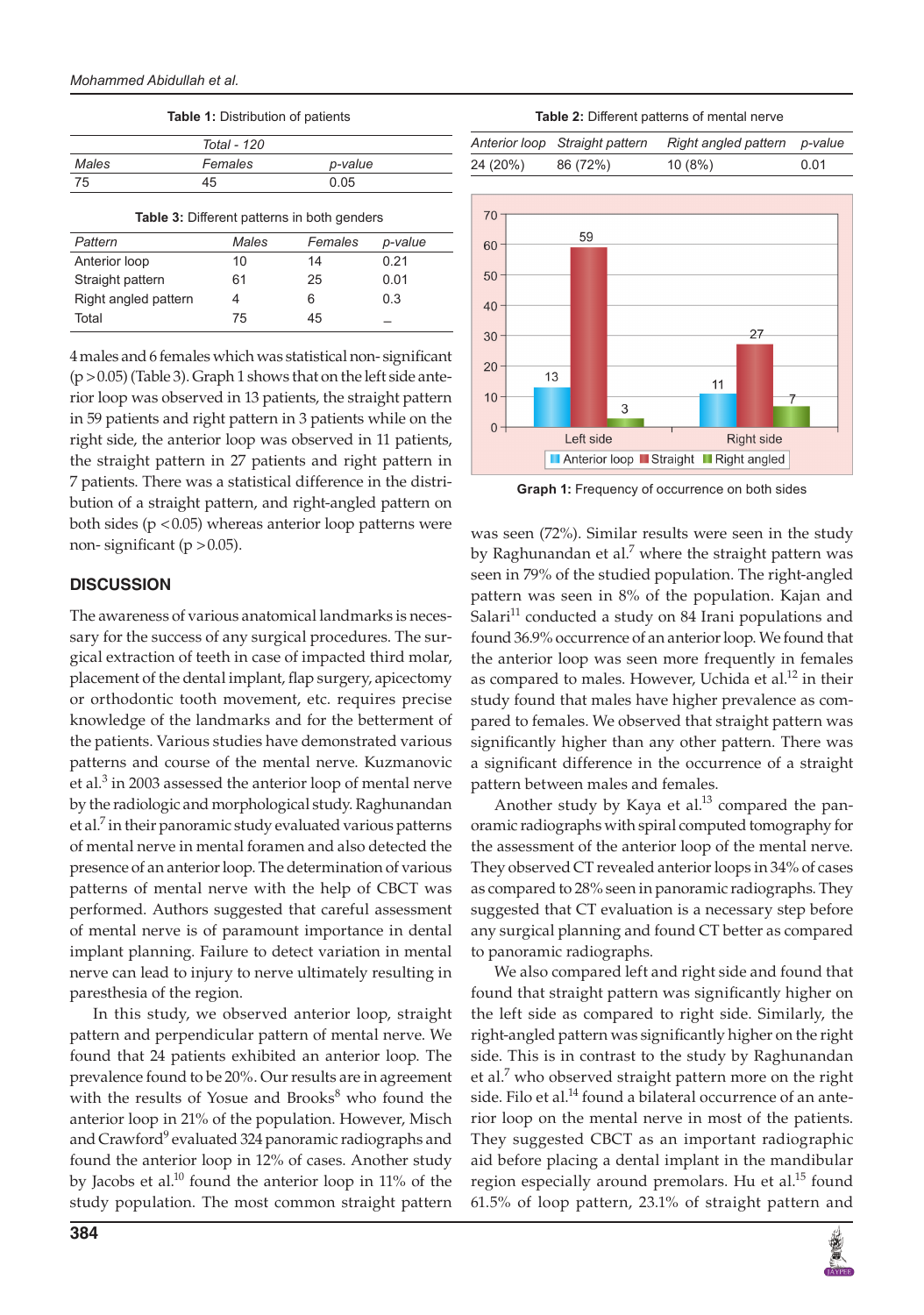15.4% of a vertical pattern of mental nerve. Solar P et al.<sup>16</sup> conducted a study to the detected intra-osseous path of the mental nerve and suggested that 1 to 10 mm of distance from anterior margin of mental foramen should be considered as a safety margin. This much distance from the anterior loop is highly advisable as most of the complications may be avoided which are prone to occur due to lack of knowledge of its variation. However, there is no standardized protocol that may be followed. Ngeow et al. $17$  in their study of visualization of the anterior loop in dentate population in different age group suggested a minimum of 6mm of distance between mental foramen and a distal surface of the dental implant. Bavitz et al.<sup>18</sup> have suggested 1 mm of distance between both structures.

The placement of a dental implant in mandibular premolar requires a radiographic evaluation of mental nerve. The complications such as numbness of the lower lip and chin are seen in cases where extensive radiographic analysis is missing. Before the advent of CBCT, this purpose was solved by panoramic imaging which was lacking in terms of fine details. The anterior loop was not evident in most of the cases thus limiting its usefulness. With the CBCT, this drawback has vanished.<sup>19</sup>

This study utilized CBCT which is 3D imaging modality. Only a few studies have been done so far in the detection of various patterns of mental nerve. Most of the studies were performed on either on the human skull or panoramic radiographs. Kieser et al. $^{20}$ evaluated path of the emergence of mental nerve in the human skull in Caucasoid and found it in the posterior direction right-angled pattern. CBCT is beneficial in this regards as it offers better details and less patient exposure. All the three planes such as axial, sagittal and coronal planes may be utilized. The overlapping of structures and ghost images are the main drawbacks of panoramic radiographs. Moreover, these radiographs are two dimensional in nature where fine details are missing.

## **CONCLUSION**

CBCT is an effective diagnostic tool in detection of a variation of the morphology of mental nerve. Threedimensional nature provided details; with less exposure to the patient as compared to CT where exposure parameters are quite higher thus minimizing the complications not only in patients in terms of radiation exposure but iatrogenic complications also. Mental nerve shows variation in its appearance in the mandibular premolar region. In our study, we found different patterns. Most common pattern straight, anterior loop and right angled.

CBCT proved to be useful in the detection of variations of nerve effectively.

## **CLINICAL SIGNIFICANCE**

The CBCT proves beneficial in assessing the different pattern of entry of mental nerve in mental foramen.

### **REFERENCES**

- 1. Rosenquist B. Is there an anterior loop of the inferior alveolar nerve? Int J Periodontics Restorative Dent 1996; 16:40-45.
- 2. Juodzbalys G, Wang HL, Sabalys G. Anatomy of mandibular vital structures. Part II: Mandibular incisive canal, mental foramen and associated neurovascular bundles in relation with dental implantology. J Oral Maxillofac Res 2010;1:3.
- 3. Kuzmanovic DV, Payne AG, Kieser JA, Dias GJ. Anterior loop of the mental nerve: A morphological and radiographic study. Clin. Oral Implants Res 2003; 14:464-471.
- 4. Mardinger O, Chaushu G, Arensburg B, Taicher S, Kaffe I. Anterior loop of the mental canal: An anatomical–radiologic study. Implant Dent 2000; 9:120-125.
- 5. Kieser J, Kuzmanovic D, Payne A, Dennison J, Herbison P. Patterns of emergence of the human mental nerve. Arch Oral Bio 2002; 47:743-747.
- 6. Arzouman MJ, Otis L, Kipnis V, Levine D. Observation of the anterior loop of the inferior alveolar canal. Int J Oral Maxillofac Implants 1993; 8:295-300.
- 7. Iyengar A, Patil S, Nagesh K, Mehkri S, Manchanda A. Detection of anterior loop and other patterns of entry of mental nerve into the mental foramen: A radiographic study in panoramic images. Journal of Dental Implants. 2003;3: 21-25.
- 8. Yosue T, Brooks SL. The appearance of mental foramina on panoramic radiographs- I. Evaluation of patients. Oral Sur Oral Med Oral Patho 1989;68:360-364.
- 9. Misch CE, Crawford EA. Predictable mandibular nerve location. A clinical zone of safety. Int J Oral Implantol 1990; 7:37-40.
- 10. Jacobs R, Mraiwa N, Van Steenberghe D, Sanderink G, Quirynen M. Appearance of the mandibular incisive canal on panoramic radiographs. Surg Radiol Anat 2004;26:329-333.
- 11. Kajan ZD, Salari A. Presence and course of the mandibular incisive canal and presence of the anterior loop in cone beam computed tomography images of an Iranian population. Oral Radiol 2012;28:55-61.
- 12. Uchida Y, Noguchi N, Goto M, Yamashita Y, Hanihara T, Takamori H, et al. Measurement of anterior loop length for the mandibular canal and diameter of the mandibular incisive canal to avoid nerve damage when installing endosseous implants in the interforaminal region: a second attempt introducing cone beam computed tomography. J Oral Maxillofac Surg 2009;67:744-750.
- 13. Kaya Y, Sencimen M, Sahin S, Okcu KM, Dogan N, Bahcecitapar M. Retrospective radiographic evaluation of the anterior loop of the mental nerve: Comparison between panoramic radiography and spiral computerized tomography. Int J Oral Maxillofac Implants 2008; 23:919-925.
- 14. Filo K, Schneider T, Locher MC, Kruse AL, Lübbers H. The inferior alveolar nerve's loop at the mental foramen and its implications for surgery. J Am Dent Assoc. 2014;145: 260-269.